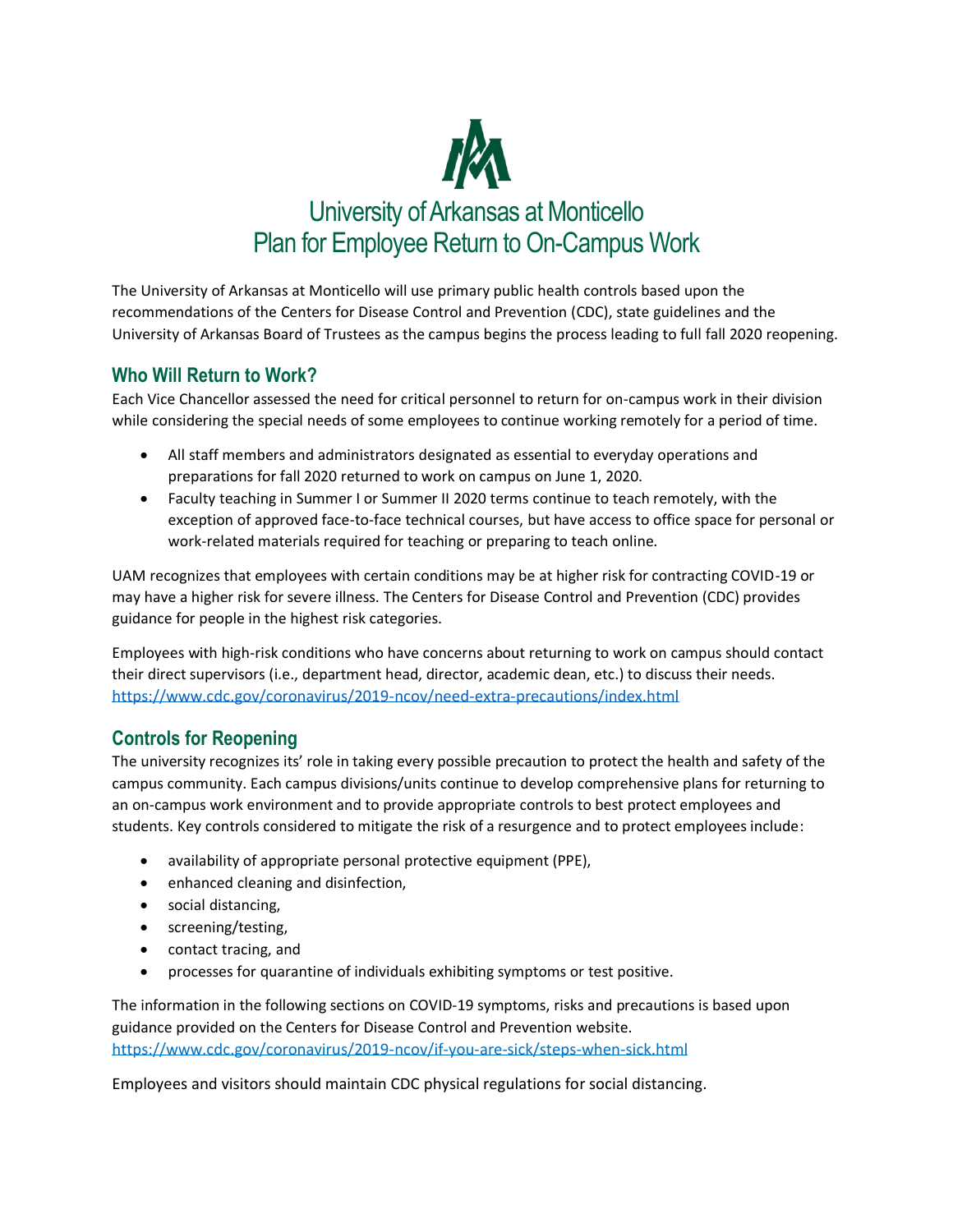# **Face Masks/Coverings**

UAM strongly recommends that employees, visitors and independent contractors wear masks/face coverings in common areas of buildings (areas outside of personal office space) and/or when the job or circumstances prohibits or hinders social distancing. In specific areas, face masks/coverings are required by the Arkansas Department of Health (fitness centers, dine-in services, etc.) and ETS (testing center).

Generally, face masks options include a disposable mask, a cloth mask made using CDC specifications or a bandana. Some laboratory or other settings may require additional personal protective equipment (PPE) such as face shields. It is the responsibility of the employee to clean bandanas or homemade masks when dirty or soiled and ensure they are sanitary for use in the workplace.

Proper Use of Face Masks/Coverings

- Fit snugly but comfortably against the sides of the face and cover the nose, mouth, and chin.
- Fasten securely with ties or ear loops.
- Include multiple layers of fabric.
- Allow for breathing without restriction.
- Can be laundered without damage or change to shape.
- Discard your disposable mask by placing it in the nearest trash receptacle.
- The university expects the UAM community to behave responsibly with respect for the health and safety of others.

## **Personal Health and Self-Screening**

The University of Arkansas at Monticello strongly recommends that the university community, including students, faculty, staff, and independent contractors to conduct a personal COVID-19 daily self-screening by taking their temperature and assessing respiratory symptoms. This action is especially important for those living or working on campus and should be conducted before leaving one's residence and/or arriving on campus.

After screening, any individual demonstrating the following conditions should stay at home. If symptoms continue or progress, contact your health care provider for medical advice.

#### Symptoms

- a fever (100.4° F [38.0° C] or greater)
- one (1) of these symptoms of acute respiratory illness: cough, shortness of breath, difficulty breathing OR
- two (2) of these symptoms: chills, shaking with chills, muscle pain, headache, sore throat, loss of taste or smell

Do not come to campus if:

- You are exhibiting symptoms and currently waiting for results of a COVID-19 test. (In home isolation is required.)
- You are sick with any illness. Supervisors may send any ill employee home.
- You are advised to not travel to any location on the Arkansas Department of Health quarantine list. (Requires a 14-day home quarantine.) <https://www.arkansas.com/travel-advisory/covid-19>
- You received notification from public health officials (state or local) that you are a close contact of a confirmed case of COVID-19. (Requires a 14-day home quarantine.)
- You are caring for or live with someone who has been notified of potential exposure and/or are in quarantine.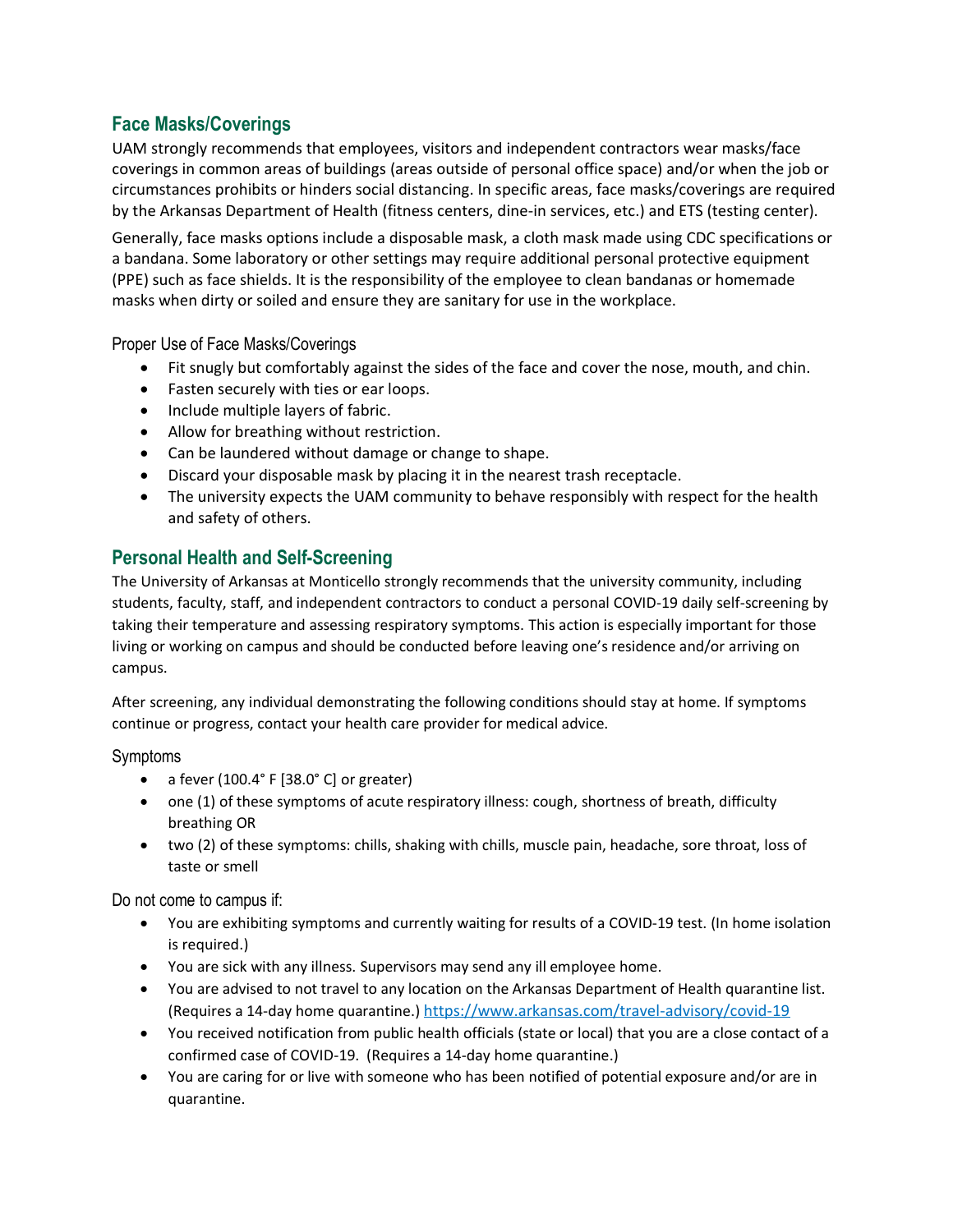Individuals who have been sick with confirmed or suspected COVID-19 symptoms who have self-isolated and have not been tested for COVID by a medical provider should utilize the following criteria in determining when to return to class or work:

- resolution of fever without the use of fever-reducing medications; AND
- improvement in respiratory symptoms (e.g., cough, shortness of breath); AND
- at least 3 days (72 hours) have passed since recovery defined as resolution of fever without the use of fever-reducing medications and improvement in respiratory symptoms (e.g., cough, shortness of breath); AND
- at least 7 days have passed since symptoms first appeared.
- If individual has never tested for COVID-19 but has an alternate diagnosis (e.g., tested positive for influenza), criteria for return to work should be based on that diagnosis.

Information for individuals who are considered as high risk can find more information at <https://www.cdc.gov/coronavirus/2019-ncov/need-extra-precautions/people-at-higher-risk.html>

## **Campus Outbreak/Contact Tracing**

- The university will work in coordination with the Arkansas Department of Health (ADH) for communicable disease response.
- The university will cooperate with ADH for contact tracings and investigations.
- Once a person has been identified as having COVID-19 and a contact investigation is started by ADH, all contacts for that person will be tested; and regardless of test result, must self-quarantine for 14-days.
- ADH will be the agency to declare an outbreak.
- Once an outbreak is declared, the university will continue to follow the directions of ADH and CDC regarding any response and mitigation efforts.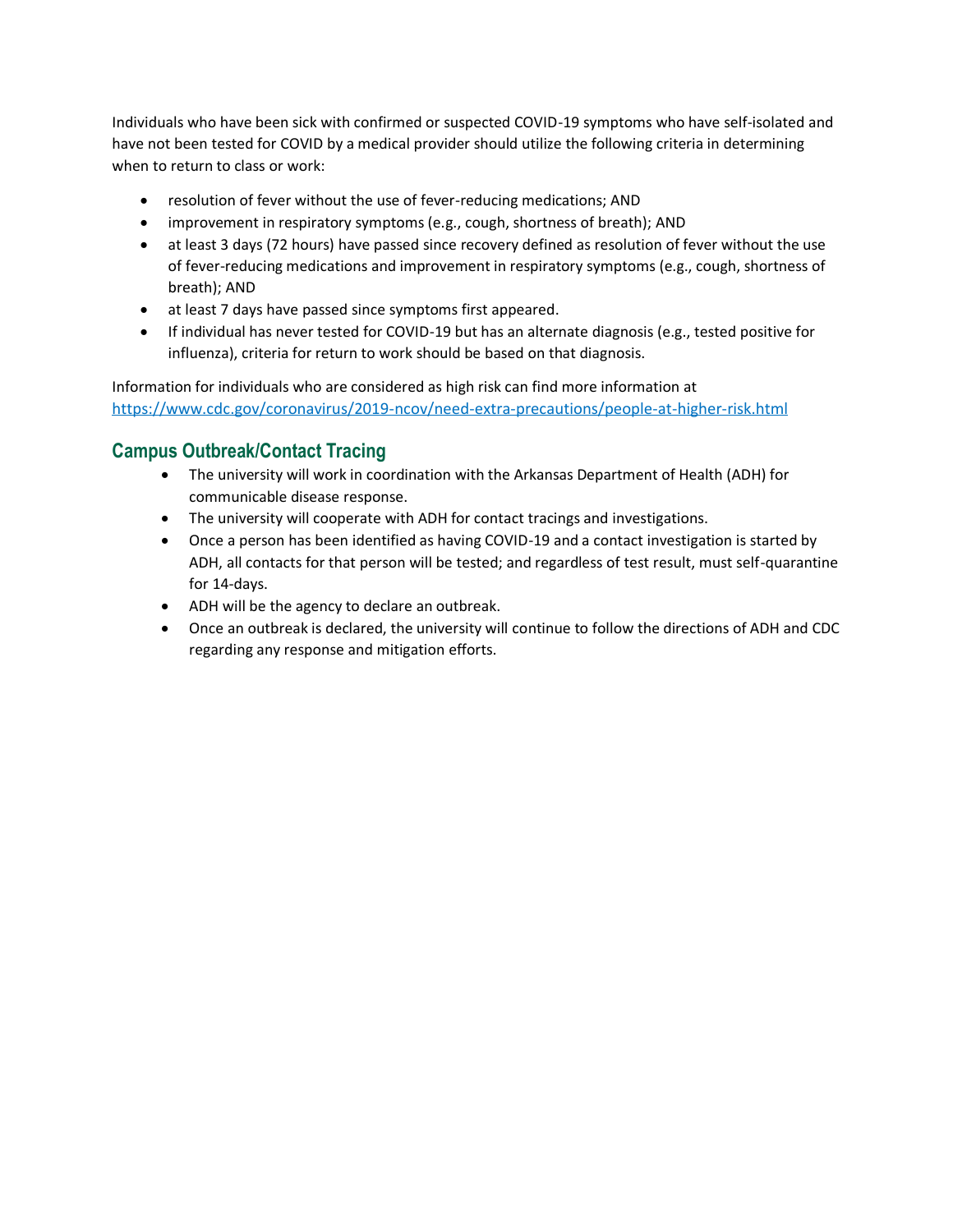# **Each employee should complete the UAM Health Screen.**

# COVID-19 Health Self-Screen

Name: \_\_\_\_\_\_\_\_\_\_\_\_\_\_\_\_\_\_\_\_\_\_\_\_\_\_\_\_\_\_\_\_\_\_\_\_\_

UAM ID#: \_\_\_\_\_\_\_\_\_\_\_\_\_\_\_\_\_\_\_\_\_\_\_\_\_\_\_\_\_\_\_\_\_\_\_

After screening, any individual demonstrating the following conditions should stay at home. If symptoms continue or progress, contact your health care provider for medical advice.

- A fever (100.4° F [38.0° C] or greater)
- one (1) of these symptoms of acute respiratory illness: cough, shortness of breath, difficulty breathing

OR

• two (2) of these symptoms: chills, shaking with chills, muscle pain, headache, sore throat, loss of taste or smell

| Date | Time | Temperature | Cough | Shortness of<br>Breath | Difficulty<br>Breathing | Chills | Shaking with Chills | Muscle Pain | Headache | Sore Throat | Loss of Taste or<br>Smell |
|------|------|-------------|-------|------------------------|-------------------------|--------|---------------------|-------------|----------|-------------|---------------------------|
|      |      |             |       |                        |                         |        |                     |             |          |             |                           |
|      |      |             |       |                        |                         |        |                     |             |          |             |                           |
|      |      |             |       |                        |                         |        |                     |             |          |             |                           |
|      |      |             |       |                        |                         |        |                     |             |          |             |                           |
|      |      |             |       |                        |                         |        |                     |             |          |             |                           |
|      |      |             |       |                        |                         |        |                     |             |          |             |                           |
|      |      |             |       |                        |                         |        |                     |             |          |             |                           |
|      |      |             |       |                        |                         |        |                     |             |          |             |                           |
|      |      |             |       |                        |                         |        |                     |             |          |             |                           |
|      |      |             |       |                        |                         |        |                     |             |          |             |                           |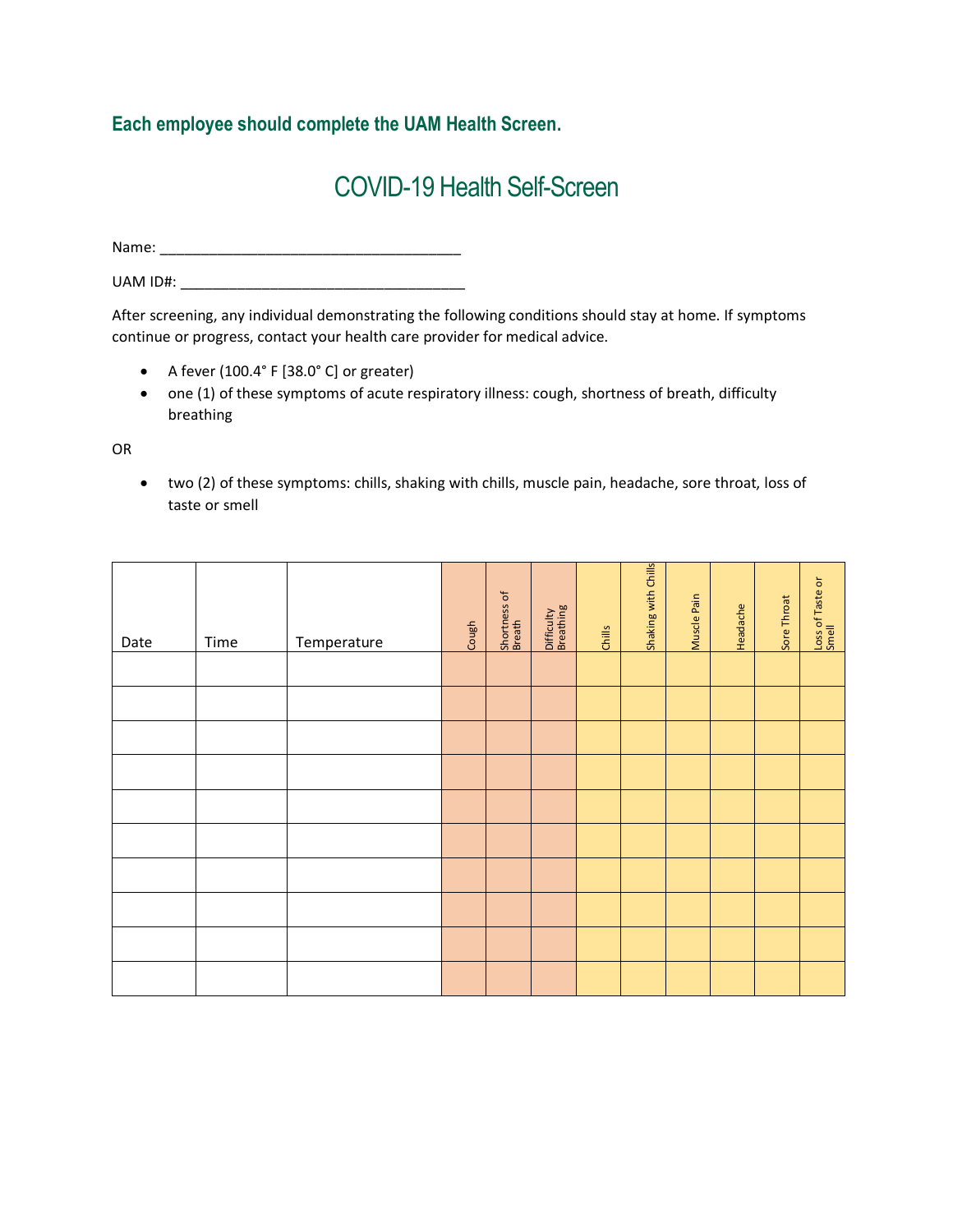# **Personal Hygiene and Limiting the Spread of Germs**

It is essential that each of us do our part to maintain good hygiene and highly sanitary conditions. Procedures that should be followed include:

- Wash hands frequently with soap and water for 20 seconds or use alcohol-based hand sanitizer (at least 60% alcohol) if soap and water are not available.
- Avoid touching your face, mouth, nose and eyes but if you do, please follow the above protocol immediately.
- Practice social distancing.
- Sneeze or cough into a tissue, or the inside of your elbow.
- Properly dispose of used tissues immediately, wash your hands and properly dispose of paper towels.
- Clean and disinfect frequently touched objects and surfaces including your keyboard, phone, copier, and other items.
- If you are sick or experiencing any COVID-19 symptoms such as fever, shortness of breath or coughing, stay home and contact your supervisor by phone.

## **Physical/Social Distancing**

Shared offices or open space offices should be restricted or limited to physical distancing recommendations of at least 6 feet or more where possible.

- While moving about within the building, maintain a social distance of 6 feet between you and other workers. Please avoid making physical contact with other individuals.
- Walk on the right side of hallways.
- You are strongly recommended to wear a mask when you are outside your personal work area, if you are in your personal work area and cannot social distance, or if you are interacting with the public (i.e. receptionists, office administration, etc.)
- Avoid office gatherings, break rooms and unnecessary visitors in the workplace.
- Eating at your personal desk is acceptable, unless you are in a lab or otherwise prohibited area.

## **Disinfecting Work Space**

The UAM facilities team routinely cleans and disinfects all campuses in accordance with CDC guidelines. However, everyone should assist by cleaning personal work surfaces and commonly touched areas to stop the spread of illness.

#### <https://www.cdc.gov/coronavirus/2019-ncov/community/reopen-guidance.html>

Regular cleaning with soap and water decreases the amount of the virus that causes COVID-19 on surfaces and objects, which reduces the risk of exposure. You are encouraged to wipe down your workspace at the start and end of every work shift. Frequent cleaning of surfaces and objects touched by multiple people (e.g., tables, doorknobs, light switches, countertops, handles, touch screens, printer/copiers, and coffee makers) is important. Risk of virus exposure occurs outside of the workspace as well. When at home or away from campus, we encourage you to continue practices such as thorough cleaning, hand washing, and physical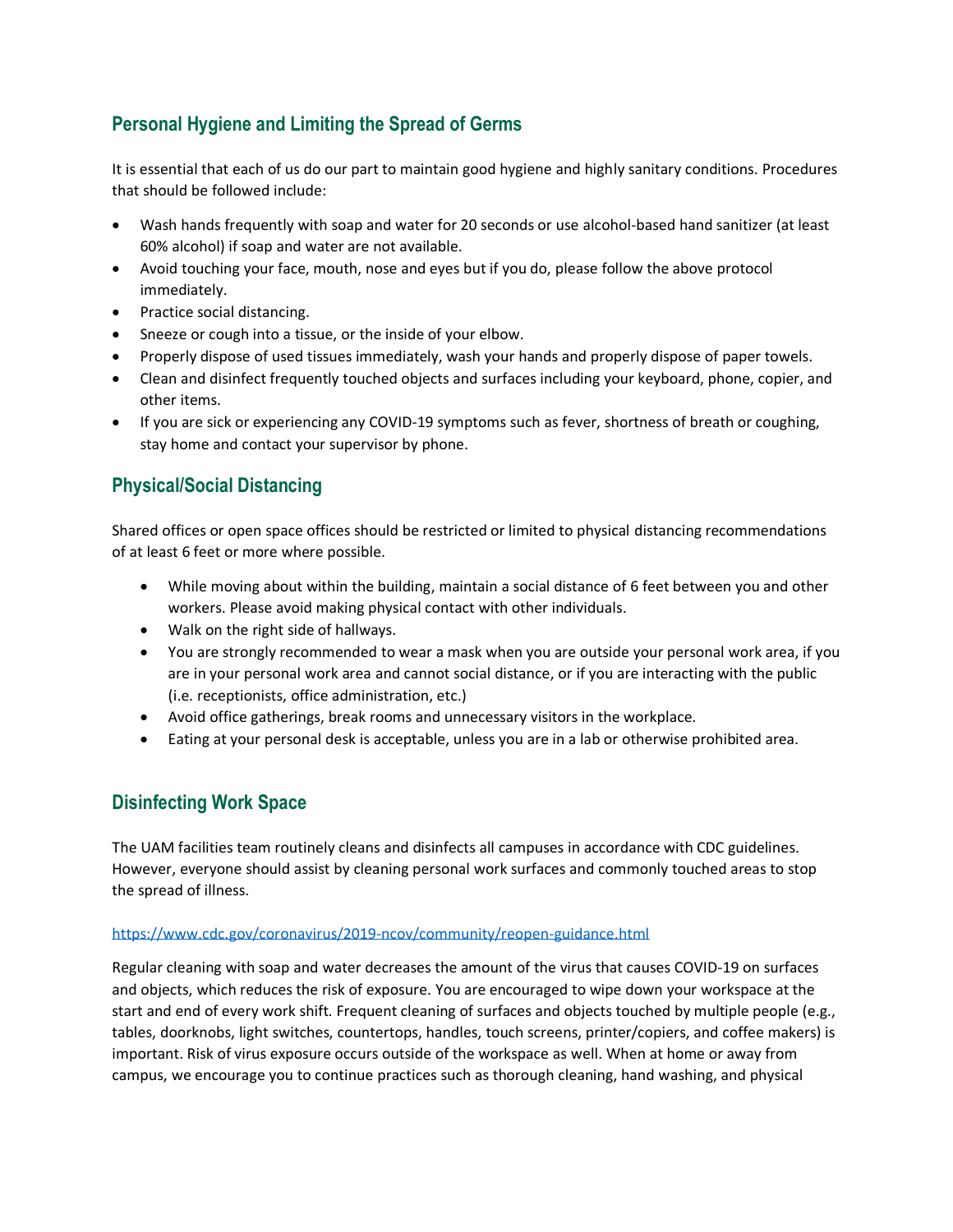distancing that will limit the chance of exposure. Comply with Centers for Disease Control (CDC) [disinfecting](https://www.cdc.gov/coronavirus/2019-ncov/community/disinfecting-building-facility.html) protocols for the worksites that address the need for thorough and frequent cleaning.

#### **Modification of Physical Spaces**

Examples of physical space modifications include but are not limited to the following:

- Plexiglas or other appropriate material shields may be added in high traffic areas to provide barriers between employees and those who need face-to-face services.
- Hallways and high traffic areas will have directional markings.
- Potential changes to office/work assignments where one or more people share space (i.e., shared cubicles, offices, service counters/desks, etc.).
- Signs will remind employees that restroom use should be limited based on size to ensure at least 6 feet of social distancing between individuals.
- Employees will be required to wash their hands thoroughly after using the restroom to reduce the potential transmission of the virus.
- Drinking fountains that have bottle refill stations may be used to refill bottles, but all other water fountains will be "turned off".

# **Meeting and Office Spaces**

- Remote meetings should continue when possible and especially when appropriate social distancing practices cannot be utilized.
- Common areas (break rooms, hallways, etc.) where personnel are likely to congregate and interact must adhere to strict social distancing protocols.
- All offices must keep a sign-in record of visitors with name, date and contact information.

## **Dining Services**

- Campus dining and food services are open on a limited basis and specific guidelines are posted for each service.
- The campus cafeteria student dining service guidelines will be shared prior to students return to residence halls and the campus in August.
- Wearing a mask to and from the dining location is strongly recommended.
- Sanitize dining spaces (table, chair, microwave, refrigerator handle, etc.) before and after use,
- Wash hands for at least 20 seconds before and after the meal.
- Keep a reasonable social distance between yourself and other diners (6 or more feet).

## **Travel Guidance**

- University travel continues to be frozen/restricted except in special circumstances approved by the Executive Council.
- The Arkansas Department of Health guidelines for safe travel recommends that employers respond in a way that takes into account the level of disease transmission in their communities.

<https://www.healthy.arkansas.gov/programs-services/topics/covid-19-guidance-for-travelers>

<https://www.cdc.gov/coronavirus/2019-ncov/travelers/index.html>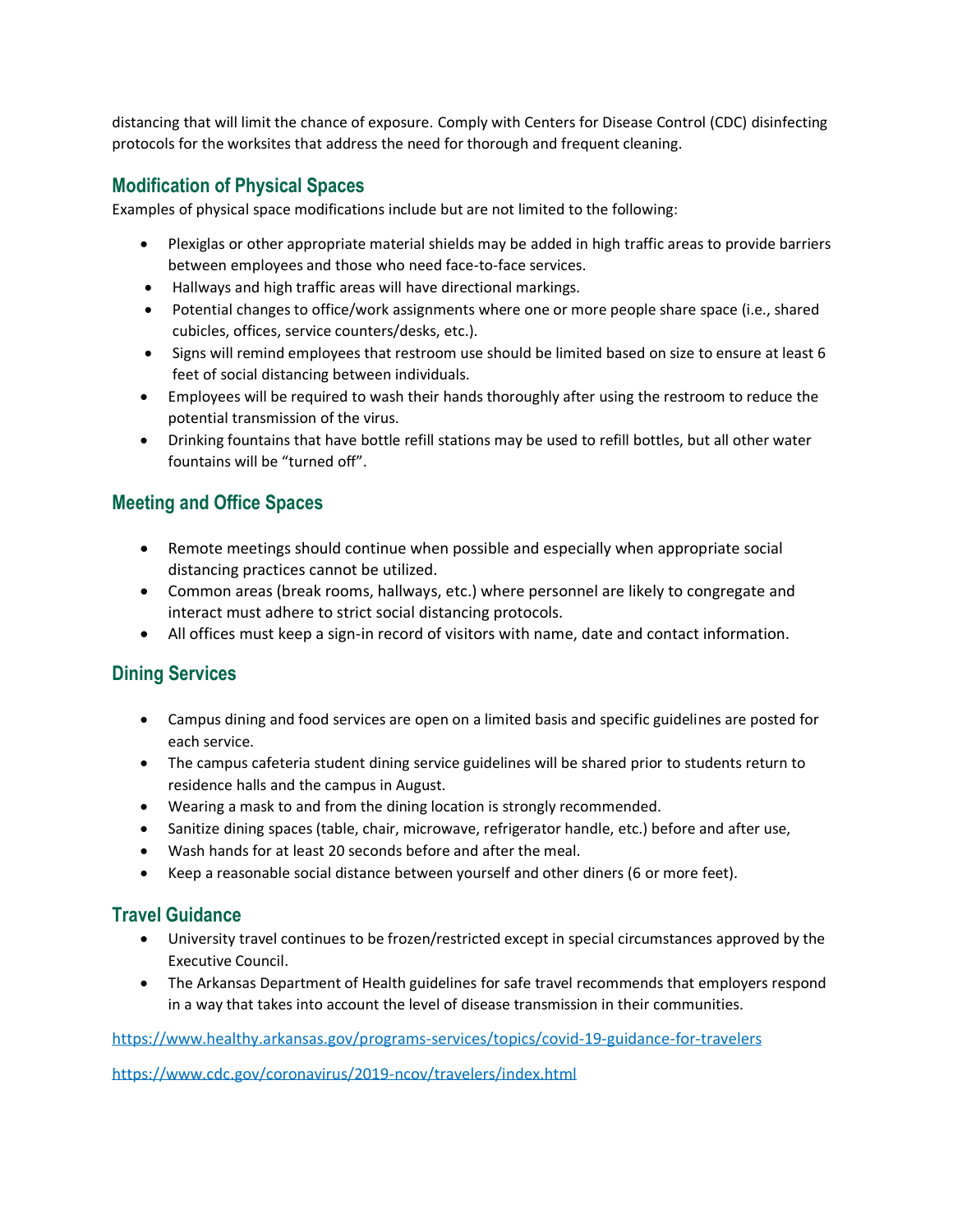- Employees should be knowledgeable about the State of Arkansas guidance or requirements for outof-state travel and should be prepared to take action accordingly.
- If the state recommends but does not mandate a self-isolation, employees should consider the risks which are inherent from the travel, and discuss self-isolation with a supervisor.

#### **COVID-19 Related Leave**

Please contact the UAM Human Resources office and review important information posted on the UAM Human Resources website.

<http://www.uamont.edu/pages/resources/finance-administration/personnelpayroll/>

<https://benefits.uasys.edu/health-and-wellness/understanding-the-coronavirus>

UAM Office of Human Resources

Harris Hall

870-460-1082

## **Reopening Timeline**

Phase One: June 1, 2020

- Vice chancellors and senior leaders identified individuals whose job responsibilities require them to support critical on-site work in preparation for the fall semester reopening planning. This group includes individuals who are required to support the physical and technical modifications necessary to reduce risk.
- Meetings of 10 or fewer individuals may be held face-to-face when social distancing can be ensured. Virtual meetings or a combination of virtual/F2F is required for groups larger than 10.
- Per Division II Administrative Committee approval, in-person athletic recruiting contacts will be allowed from June 1 - 30 with the following guidelines pertaining to tours for prospective student athletes (PSA):
	- $\triangleright$  Practice social distancing at all times.
	- ➢ Walking tours only with required social distancing.
	- $\triangleright$  Only one (1) prospective student athlete (PSA) allowed per day to visit campus.
	- $\triangleright$  No more than five (5) total on the visit PSA and up to four (4) guests.
	- $\triangleright$  All PSA and guests will have temperature tested. If 100.4 or higher, they will not be allowed to be on campus.
	- $\triangleright$  Meetings with campus offices (admissions, financial aid, etc.) will be conducted to ensure required social distancing.
	- $\triangleright$  No dine-in meals only take out.
	- $\triangleright$  All PSA and guests are highly recommended to wear face masks/coverings; gloves are optional. In specific areas, face masks/coverings are required by the Arkansas Department of Health (fitness centers, etc.) and ETS (testing center).
	- $\triangleright$  UAM athletic staff should wear masks.
	- $\triangleright$  PSA must arrive to campus on own no coaches/administrators picking up/returning PSA to and from campus.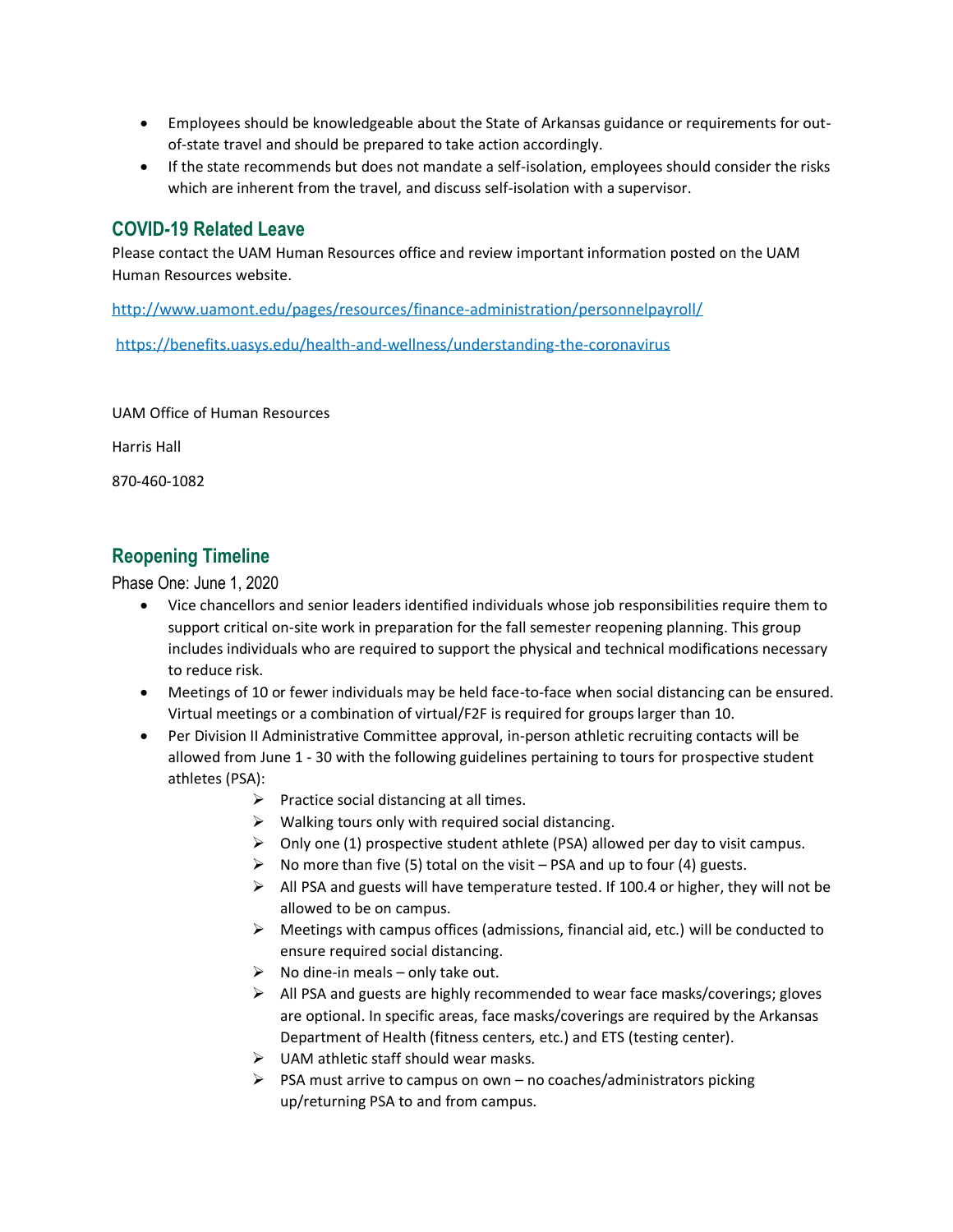- $\triangleright$  Limit overnight stays, if possible.
- Randy Risher Wellness Center open in limited capacity and hours.
- Dining services remain take-out only.

#### Phase Two: August 3, 2020 (Target Date)

- Food services in the university cafeteria will be available for early return of students (athletes, band and choir) to campus.
- Campus meetings may continue face-to-face and/or hybrid with the previously noted restrictions consistent with state and CDC guidelines applicable on this date.
- Larger campus tours may be scheduled but not to exceed 10 people. Individuals should wear masks and use hand sanitizer throughout the event. The tour guide will be expected to wear gloves and open and close doors for the group members.
- Return of remainder of staff required for early arrival of students (Resident Assistants, August 2).

#### Phase Three: August 10, 2020 (Target Date)

- Faculty and remainder of support staff will return to work.
- Modified professional development week activities.

#### Phase Four: August 19, 2020 (Target Date)

UAM is preparing for a variety of ways to operate during the fall 2020 semester. Multiple strategies are being considered and could be implemented or modified as necessary as health conditions change, including the possibility of transitioning from one method of lecture delivery to another at any point during the semester as health conditions change.

- Fall classes will begin with carefully developed plans to ensure social distancing and the safety and welfare of faculty and students. Modes of delivery will include:
	- $\triangleright$  Face-to-face classes will be conducted in spaces that ensure social distancing.
	- $\triangleright$  Hybrid format that ensures an appropriate balance of face-to-face with online supplemental instruction when no options for space that allows social distancing.
	- ➢ 100% online instruction
	- $\triangleright$  The U of A Board of Trustees has approved steps to reduce the chances of travel-related spread of the virus on campus including the cancellation of fall breaks. At UAM, the fall break was scheduled to coincide with the Thanksgiving holiday week. Classes will now be in session on Monday and Tuesday, November 23-24. Classes will be dismissed for observance of Thanksgiving from November 25-27. UAM classes will most likely go to 100% online instruction after the Thanksgiving break until the end of the academic semester.
	- $\triangleright$  Decisions regarding post-Thanksgiving instruction will be made at a later date based on the state of the virus. All instructors should design their courses to switch to 100% online delivery at any time should circumstances surrounding the virus change.

## **Other Steps to Ensure Safety and Health of Faculty and Students**

- Move as many classes as possible to larger classrooms to allow for social distancing.
- Classes will meet as scheduled with options for adjustment consistent with these guidelines.
	- $\triangleright$  Seek to limit the number of students allowed in individual classrooms and laboratories for social distancing purposes. The goal is to set up classrooms and laboratories in a manner that allows for social distancing. Some examples of how this might be accomplished include: